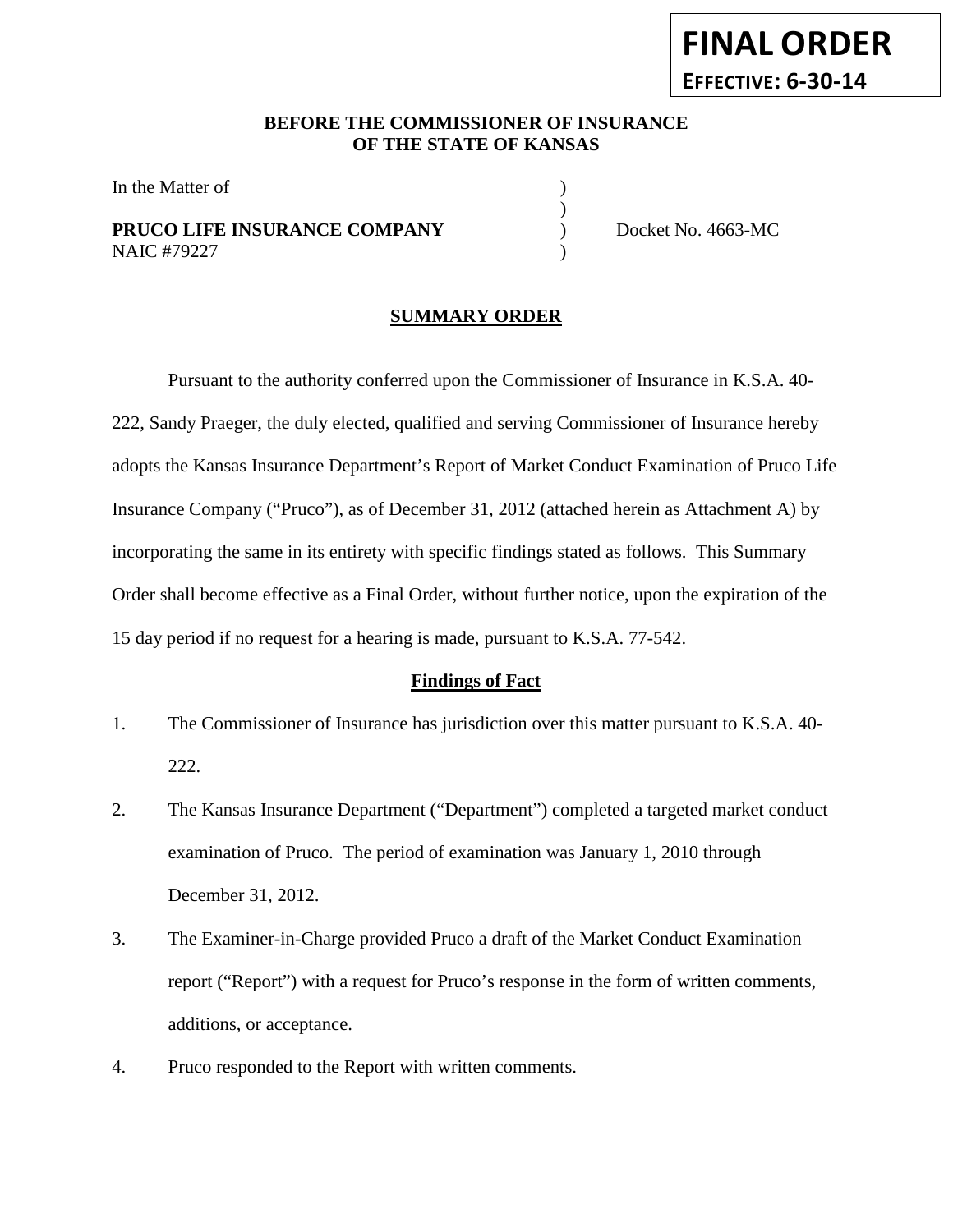- 5. The Department examined Pruco's complaint handling with respect to (1) whether complaints are recorded in the required format on the Pruco's complaint register; (2) whether Pruco has adequate complaint handling procedures in place and communicates such procedures to policyholders; (3) whether Pruco takes adequate steps to finalize and dispose of the complaint in accordance with applicable statutes, rules and regulations, and contract language; and (4) whether the time frame within which the Pruco responds to complaints is in accordance with applicable statutes, rules and regulations.
- 6. Pruco did not fail any standard which was examined.

### **Applicable Law**

K.S.A. 40-222 states, in pertinent part:

(a) Whenever the commissioner of insurance deems it necessary but at least once every five years, the commissioner may make, or direct to be made, a financial examination of any insurance company in the process of organization, or applying for admission or doing business in this state. In addition, at the commissioner's discretion the commissioner may make, or direct to be made, a market regulation examination of any insurance company doing business in this state.

K.S.A. 40-2404 states, in pertinent part:

The following are hereby defined as unfair methods of competition and unfair or deceptive acts or practices in the business of insurance:

\*\*\*

(10) Failure to maintain complaint handling procedures. Failure of any person, who is an insurer on an insurance policy, to maintain a complete record of all the complaints which it has received since the date of its last examination under K.S.A. 40-222, and amendments thereto; but no such records shall be required for complaints received prior to the effective date of this act. The record shall indicate the total number of complaints, their classification by line of insurance, the nature of each complaint, the disposition of the complaints, the date each complaint was originally received by the insurer and the date of final disposition of each complaint. For purposes of this subsection, "complaint" means any written communication primarily expressing a grievance related to the acts and practices set out in this section.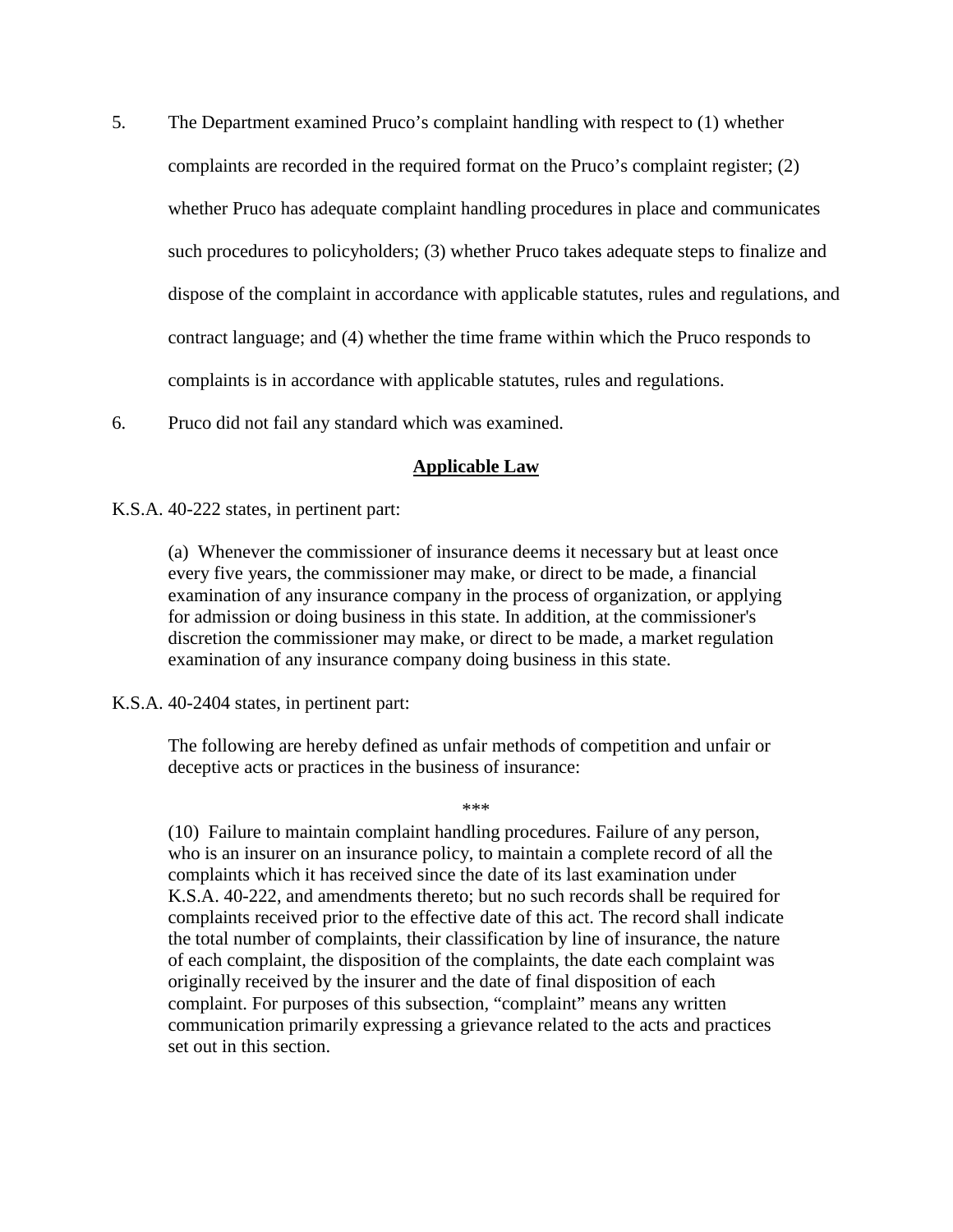# **Conclusions of Law**

Based upon the Findings of Fact enumerated in Paragraphs #1 through #4 and the

Applicable Law cited above, **IT IS, THEREFORE, ORDERED BY THE COMMISSIONER** 

# **OF INSURANCE:**

1. The Commissioner of Insurance has jurisdiction over this matter pursuant to K.S.A. 40-

222.

2. The Kansas Insurance Department's ("KID") Report of Market Conduct Examination of

Pruco as of December 31, 2012 is herein adopted in its entirety.

# **IT IS SO ORDERED THIS \_\_12th\_\_ DAY OF JUNE, 2014, IN THE CITY OF TOPEKA, COUNTY OF SHAWNEE, STATE OF KANSAS.**



| /s/ Sandy Praeger                |  |
|----------------------------------|--|
| Sandy Praeger                    |  |
| <b>Commissioner of Insurance</b> |  |

BY:

 $/s/$  John Wine John Wine General Counsel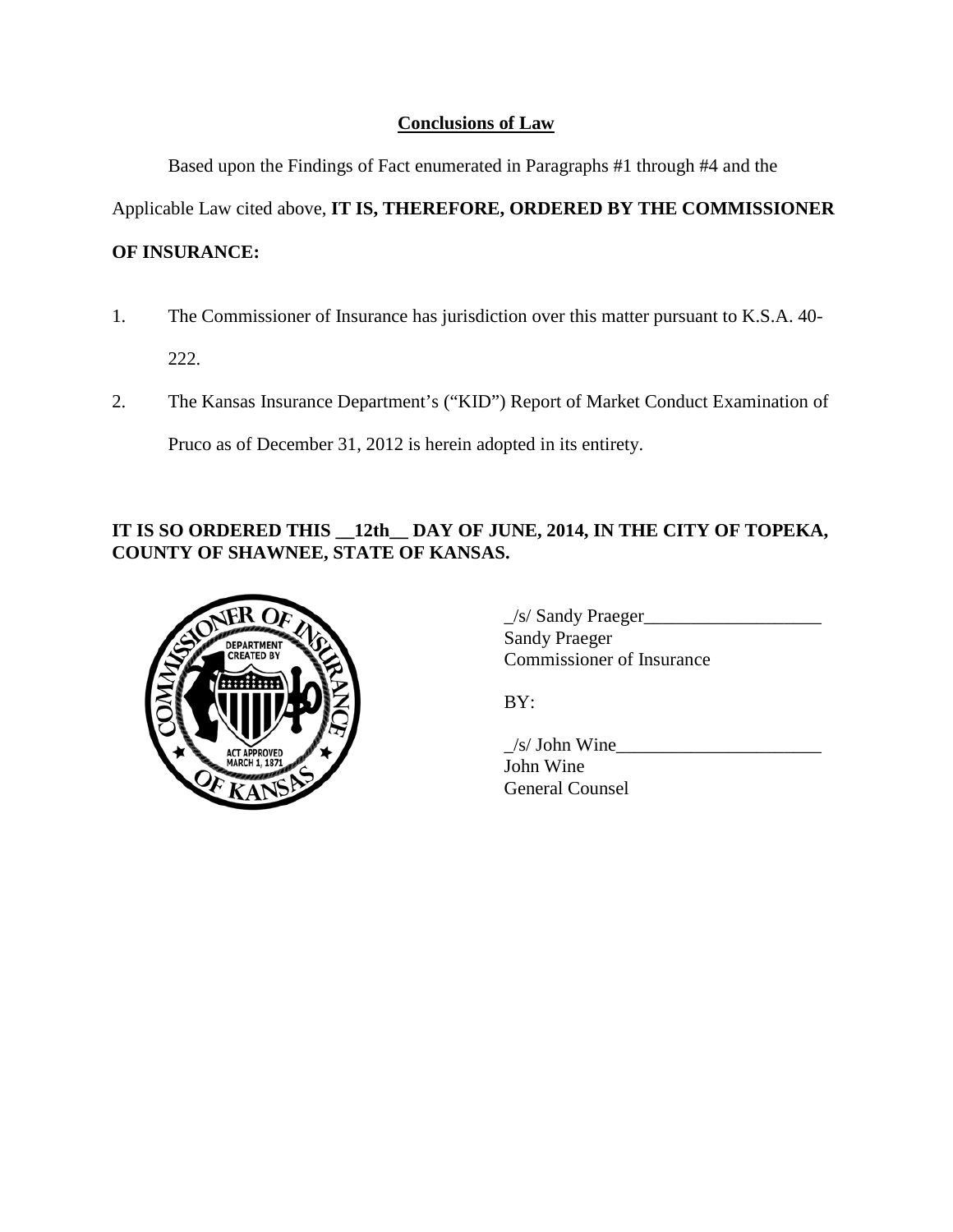#### **NOTICE OF RIGHTS**

Pruco is entitled to a hearing pursuant to K.S.A. 77-537, the Kansas Administrative Procedure Act. If Pruco desires a hearing, Pruco must file a written request for a hearing with:

John Wine, General Counsel Kansas Insurance Department 420 S.W.  $9<sup>th</sup>$  Street Topeka, Kansas 66612

This request must be filed within fifteen (15) days from the date of service of this Summary Order. If Pruco requests a hearing, the Kansas Insurance Department will notify Pruco of the time and place of the hearing and information on the procedures, right of representation, and other rights of parties relating to the conduct of the hearing before the commencement of the same.

If a hearing is not requested in the time and manner stated above, this Summary Order shall become effective as a Final Order upon the expiration of time for requesting a hearing, pursuant to K.S.A. 77-613. In the event that Pruco files a petition for judicial review, pursuant to K.S.A. 77-613(e), the agency officer to be served on behalf of the Kansas Insurance Department

is:

John Wine, General Counsel Kansas Insurance Department 420 S.W.  $9^{th}$  Street Topeka, Kansas 66612